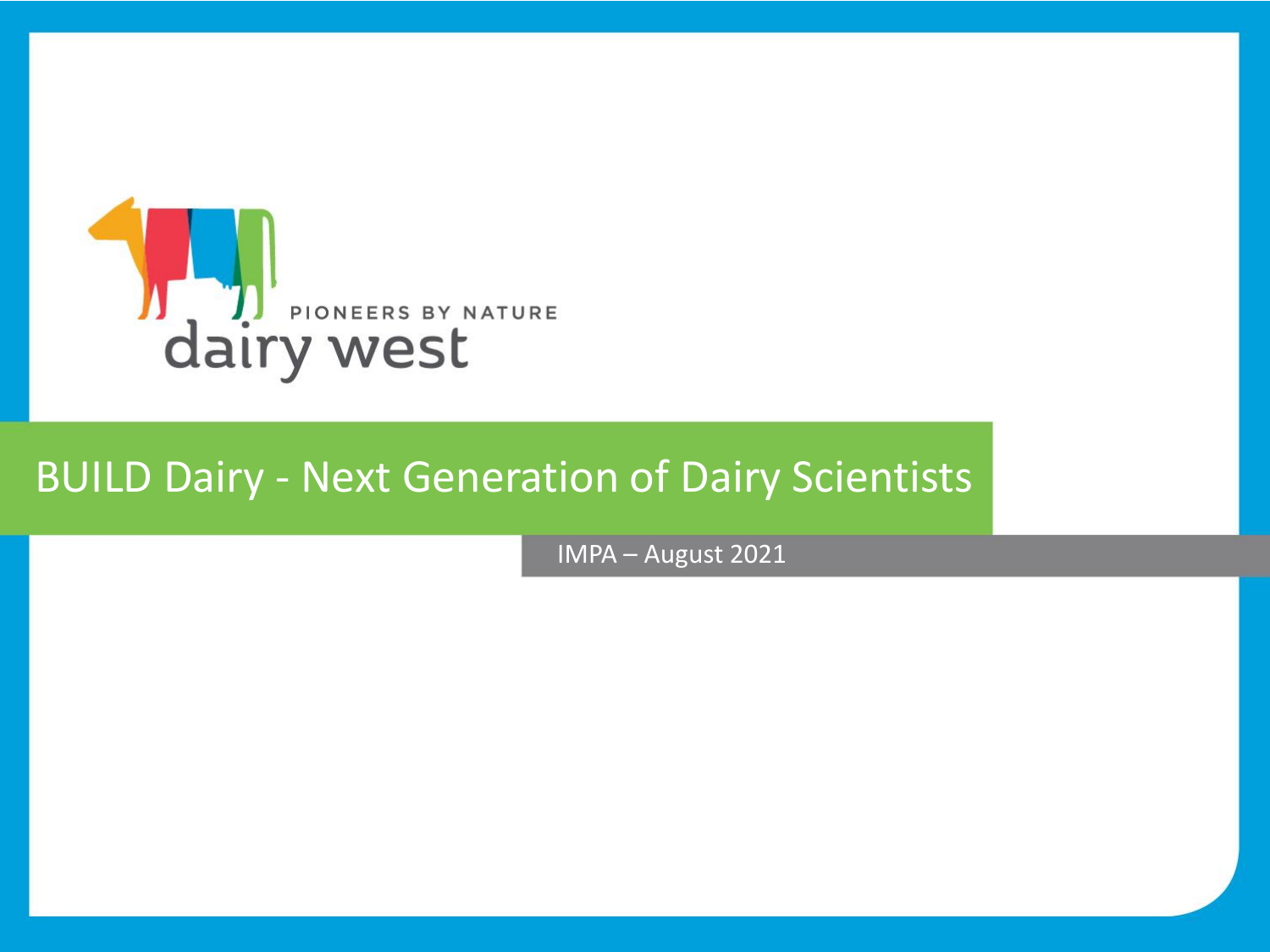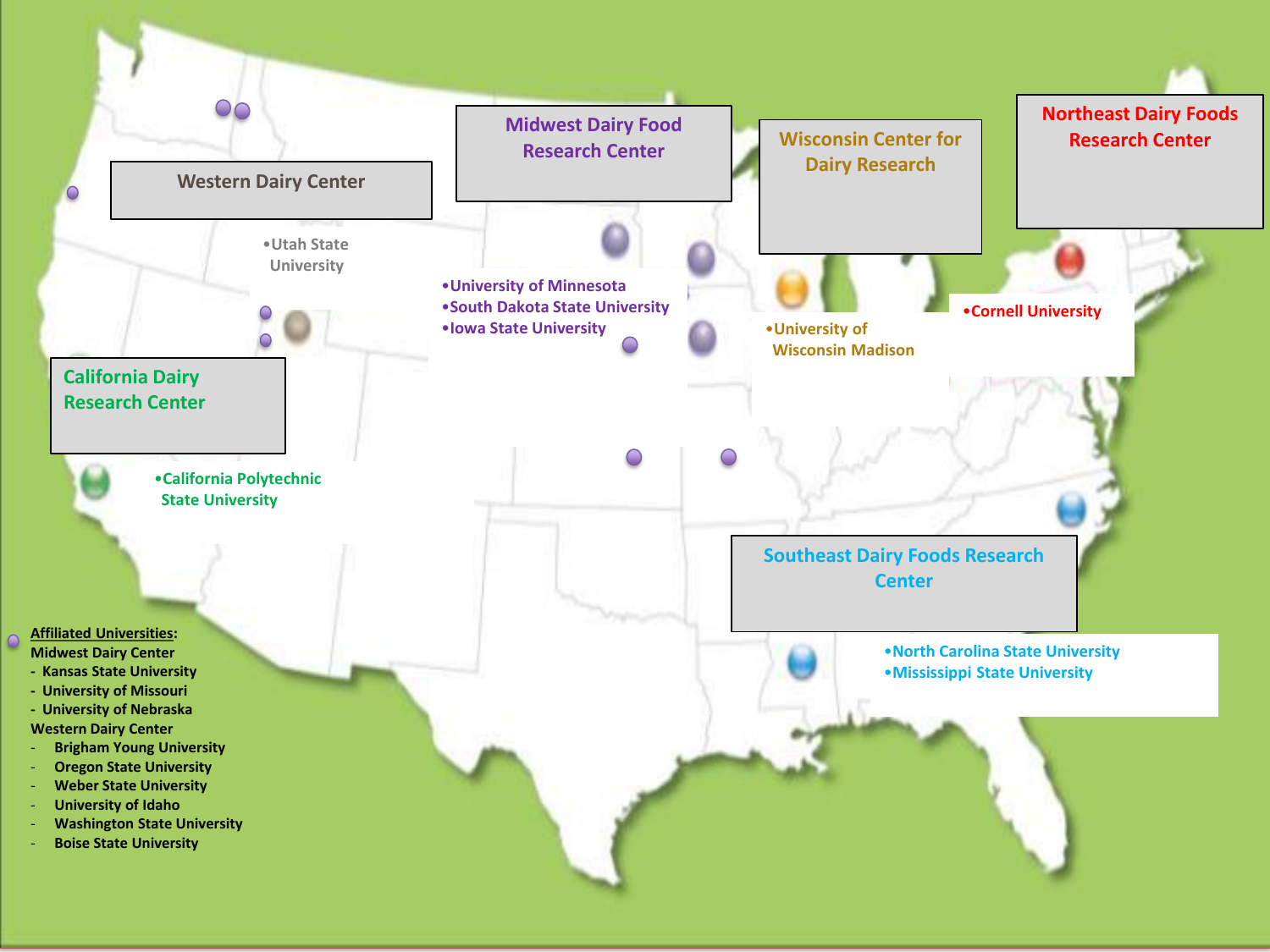- BUILD Dairy Program Initiated in 2014 Building University-Industry linkages through Learning and Discovery
	- BUILD upon university funding to recruit and train students from the Western states in dairy food technology and innovation.
	- BUILD leadership qualities in students.
	- BUILD awareness, linkages and communication between professors, students and dairy food companies.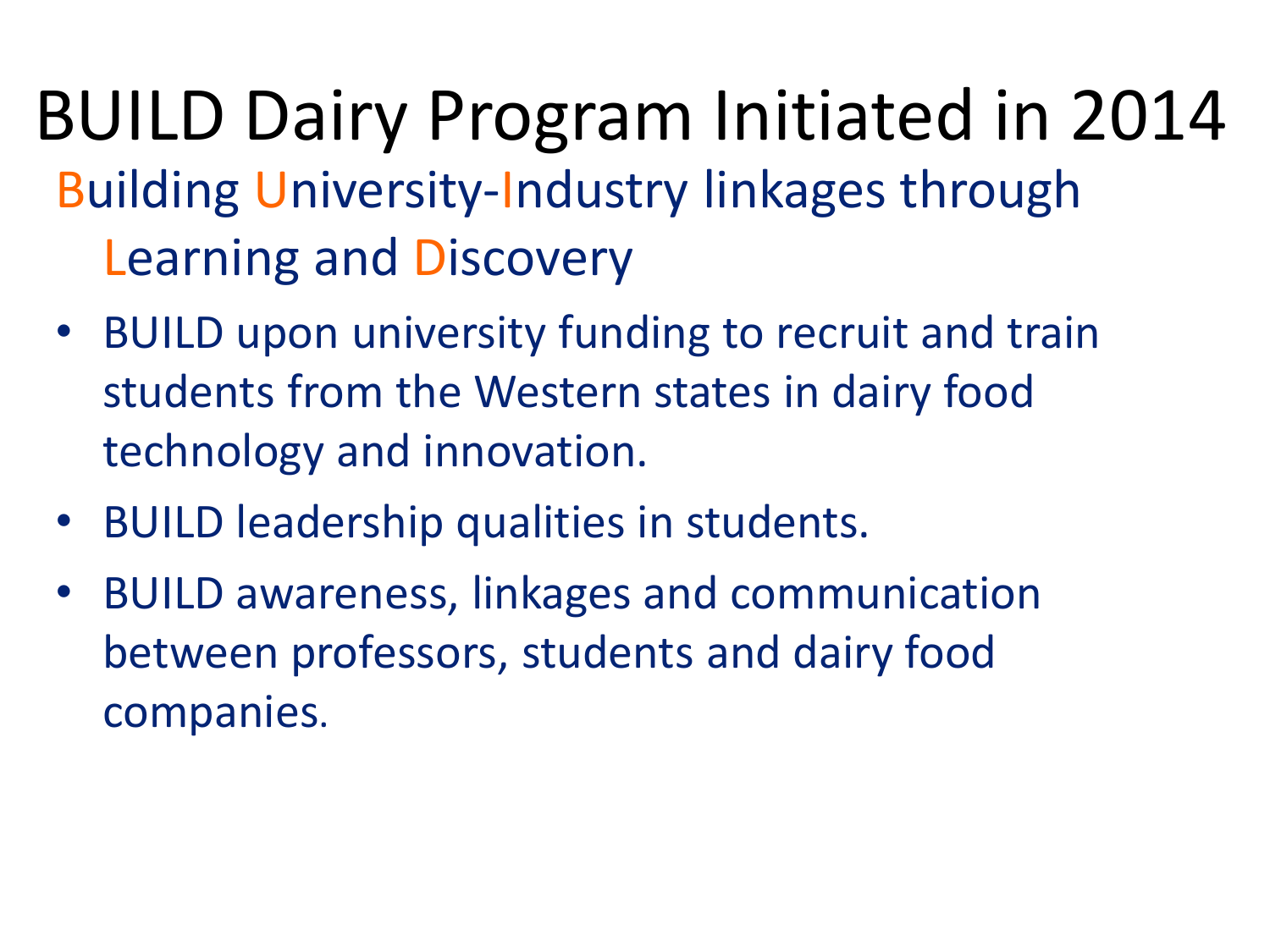## Our Goals

- Revitalize the Western Dairy Center
- Develop a technically-trained workforce dairy scientists for the innovative future of our industry – regional effort
- Create innovation driven by R&D, QA, Technical Services and Technical Sales professionals
- Provide future Dairy Leaders
- Develop Dairy Advocates among our young people
- Relevant Research Programming
- Develop technologies for our future

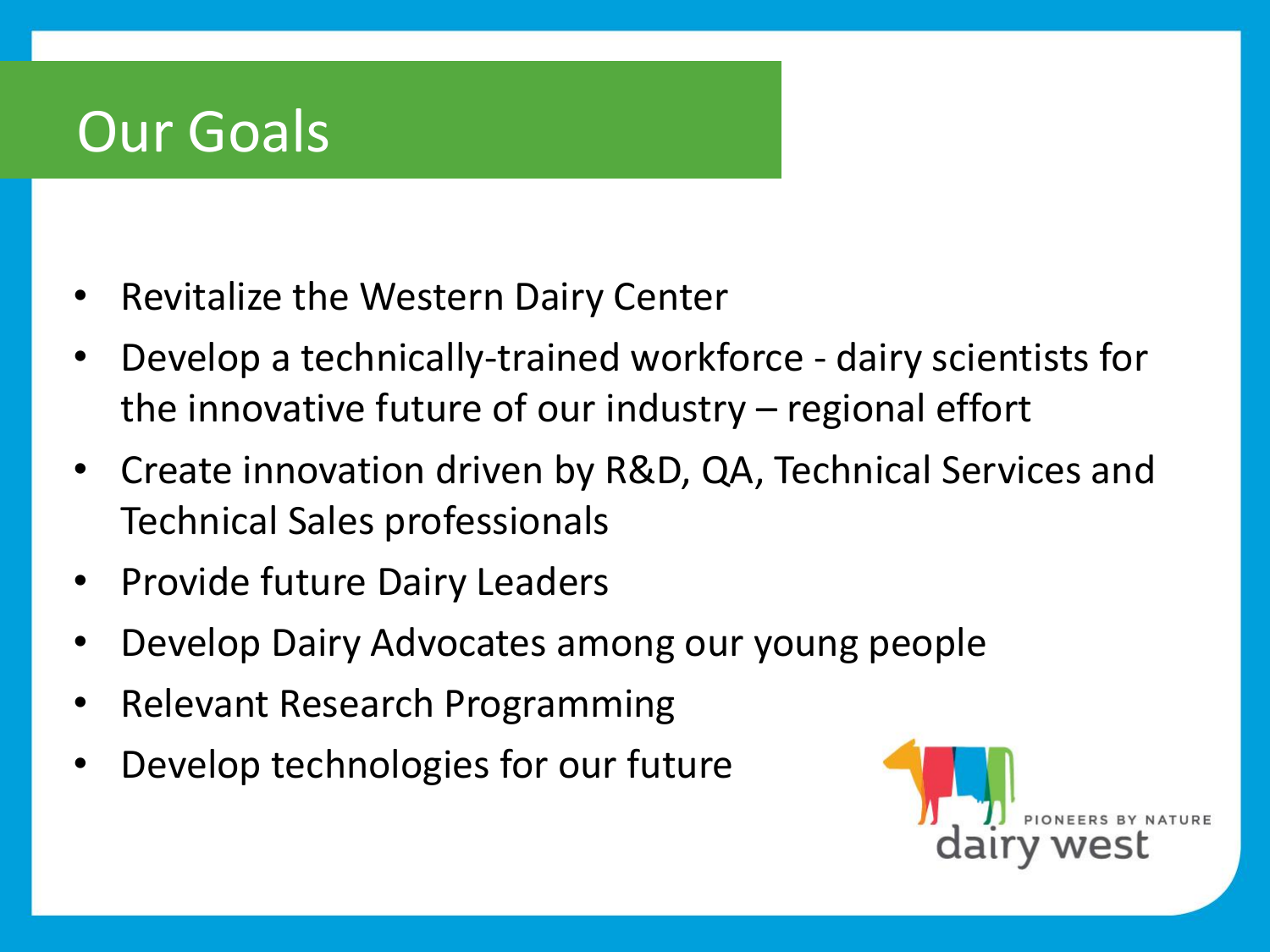## Progress

- December 31, 2017 19 new projects with 19 new students, bringing total program to 29 students
- December 31, 2018 18 new projects with 18 new students and undergraduate research opportunities offered for 21 undergraduate students bringing total graduate students to 41.
- December 31, 2019 19 new projects with 19 new students, continuing undergraduate research opportunities.
- YTD 2020 19 new projects with 19 new students plus UROP at Weber State.
- Projects running at USU, U of I, WSU, OSU, BYU, NCSU and BSU.
- 2020 check-off funds \$2.1 M for BUILD Dairy Projects.
- Co-funding of \$841K bringing total to \$2.941 M.

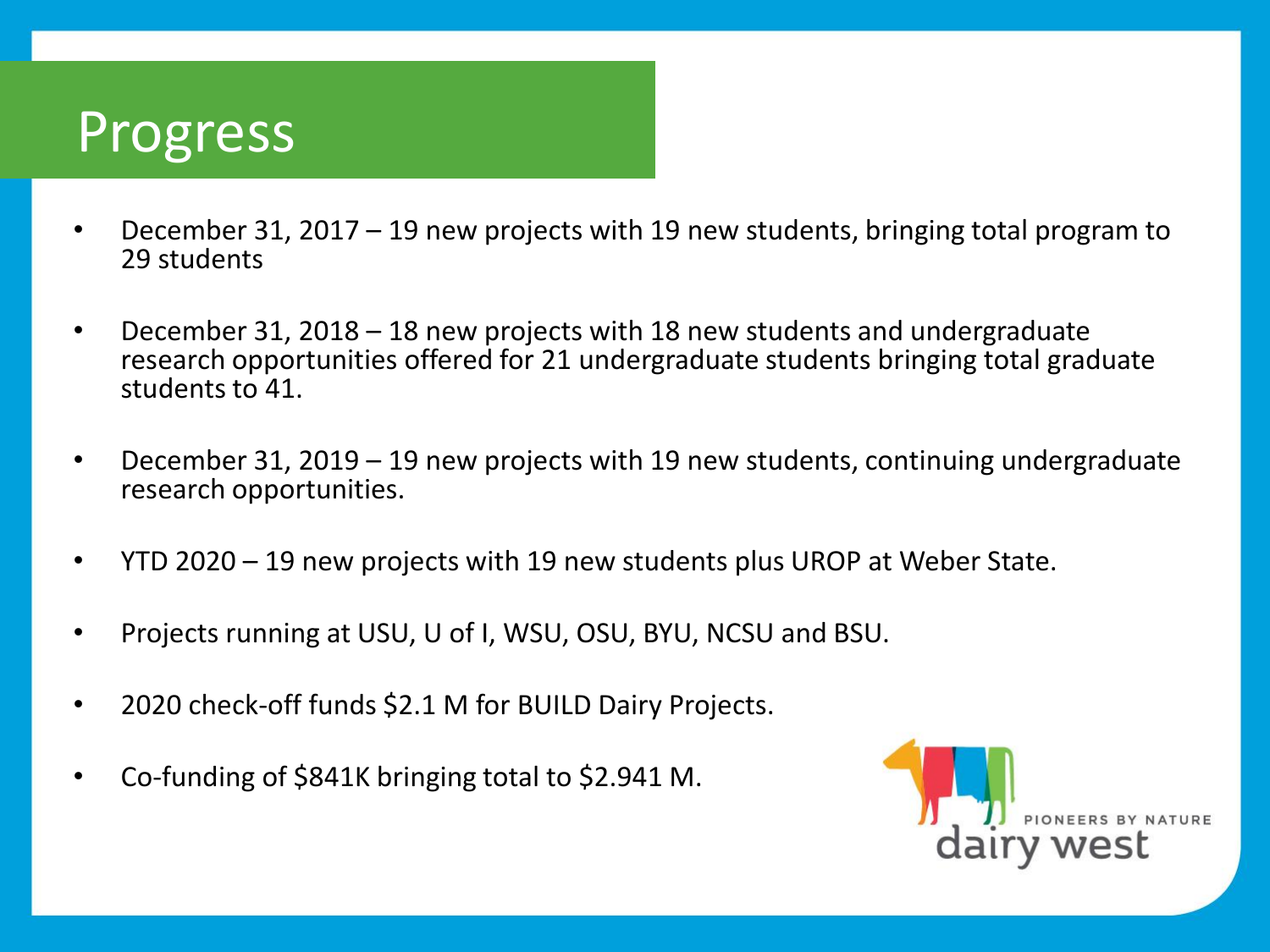### **Progress**

#### • 2020 Co-funding, \$841K from

- Glanbia Nutritionals
- Tillamook
- Jerome Cheese/Agropur
- High Desert Milk
- Idaho Milk Products
- Lactalis
- Darigold
- Rogue Creamery
- Oregon Dairy and Nutrition Council
- DMI/NDC
- Washington State University
- Weber State University
- BYU
- NC State University
- Utah State University

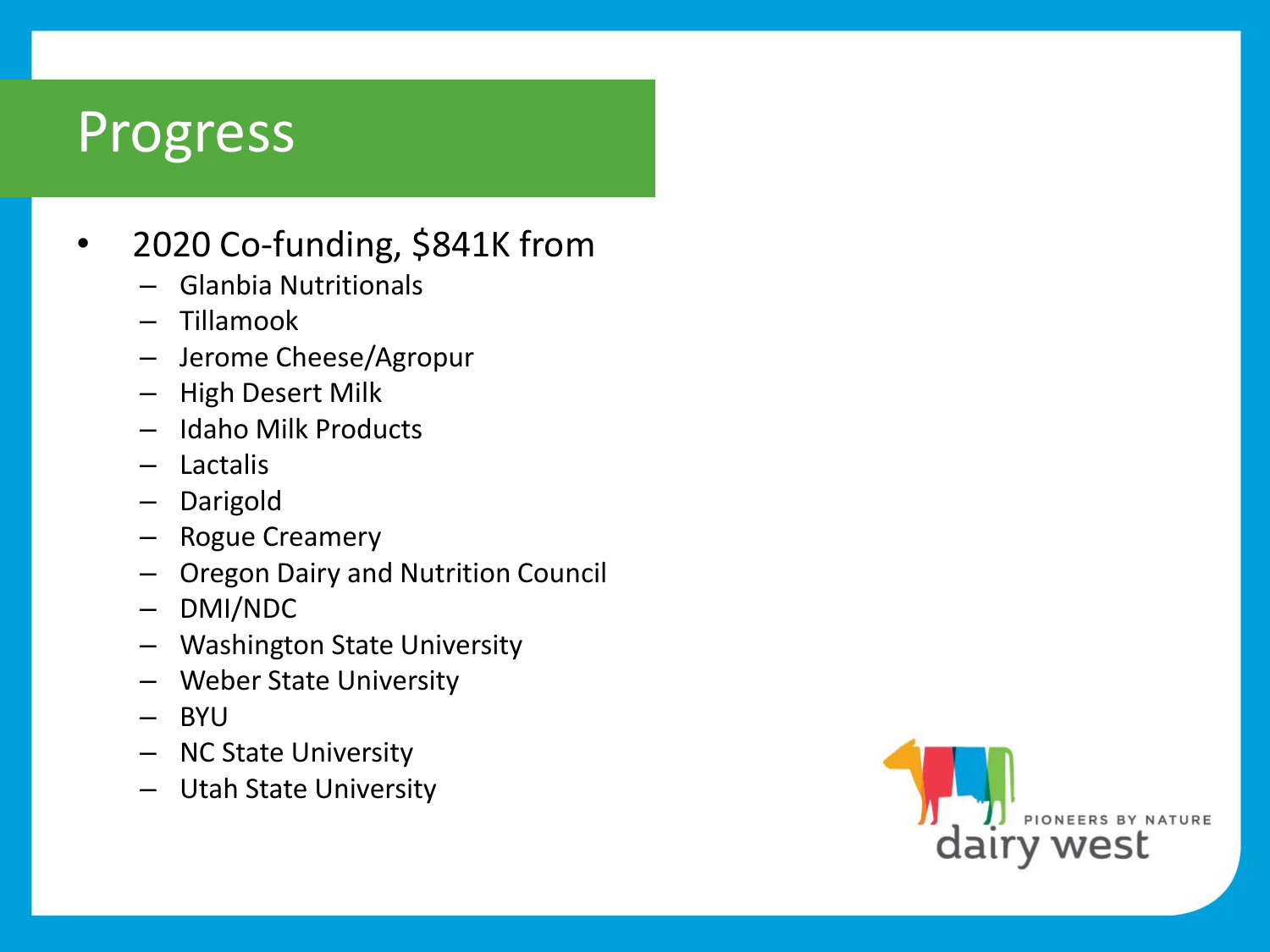# BUILD Alumni - 2018

- Jimmy Zhong (USU) Hilmar
- Ying Lu (USU) Modesto Junior College
- Nicola Beatty BYU Creamery
- Tyler Allen (USU) Glanbia
- Jason Kim (BYU) General Mills -Yoplait
- Sam Smith (NCSU) Glanbia
- Dillon Fallen (USU) Sargento
- Eva Kuhn (OSU) Darigold
- Hannah Damiano Fosberg (UI) Continental Mills
- Tom Overbeek (USU) Jeneil Biotech
- Elton Li (UI) Happy Family Brands
- Kanak Bulbul Glanbia (Management Trainee)
- Alex Meldrum Foodwit
- Vidita Deshpande graduated, non-BUILD PhD
- Richard Geslison (USU) Chobani

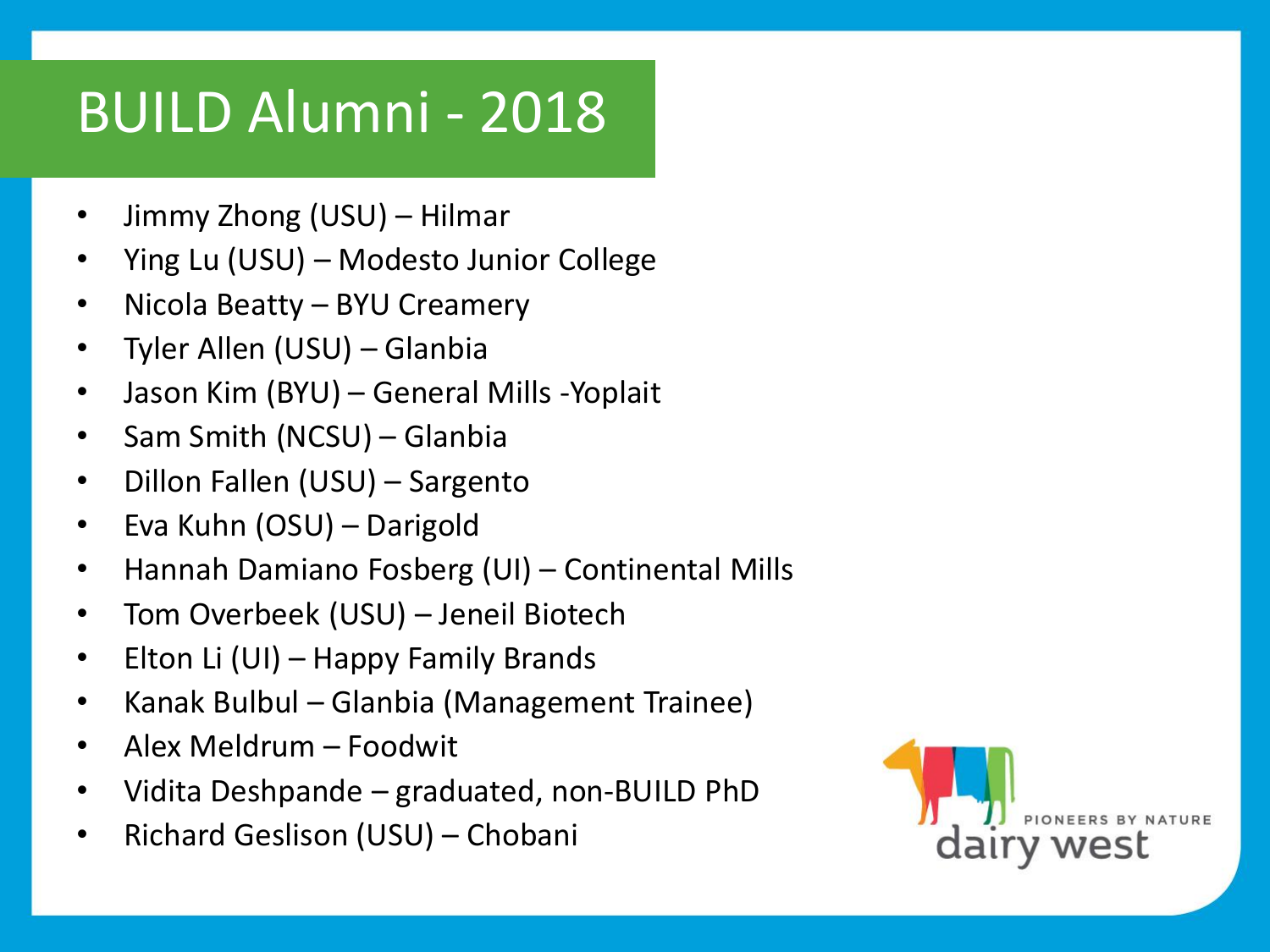# BUILD Hires -current

- Jimmy Zhong (USU) Hilmar
- Tyler Allen (USU) Glanbia Nutritionals
- Danny Clayton (USU) Sargento
- Jason Kim (BYU) General Mills
- Sam Smith (NCSU) Glanbia Nutritionals
- Dillon Fallen (USU) ConAgra Brands (Dairy Team)
- Eva Kuhn (OSU) Tillamook
- Tom Overbeek (USU) Jeneil Biotech
- Elton Li (UI) Happy Family Brands (Infant Formula)
- Alex Meldrum (UI) Wild Rose Foods (organic dairy/food)
- Richard Geslison (USU) Glanbia Nutritionals
- Danton Batty (OSU) Tillamook
- Isaac Bowen (USU) Jeneil Biotech
- Kanak Bulbul (USU) Glanbia Nutritionals
- Muriel Allen Lidl US Food Testing Lab
- Kate Kalbas Noosa Yogurt
- Casey Rush Glanbia
- Wyatt Olson– Glanbia Nutritionals
- Tyson Hardy (BSU) Agropur
- Deb Hutchins (BYU) Agropur
- Kate Hartman (BYU) BYU Sensory Lab Manager
- Brandon Carter (NCSU) High Desert Milk
- Savannah Branson (USU) Pepperidge Farms
- Rhitika Poudel (USU) Glanbia Nutritionals
- Sebastian Ramirez (OSU) Tillamook
- Lovepreet Singh (UI) Idaho Milk Products
- Garth Lee (BYU) 4Life Research
- Marshall Dunn (NCSU) California Dairies, Inc.
- Sara Maruyama (OSU) Tillamook
- Zachary Cooper(USU) Pepperidge Farms
- Daniel Whit (NCSU)– Glanbia Nutritionals
- Ireland Green (USU) Better Body Foods
- Kristin Sparkman (UI) Culinex, LLC
- Kaitlyn Kornberg (OSU) Food & Drug Administration
- Immanuel Rodriguez (OSU) Rogue Creamery
- Arshdeep Singh (WSU) Idaho Milk Products
- Keely Hayes (OSU) Darigold
- Jason Young Glanbia Nutritionals